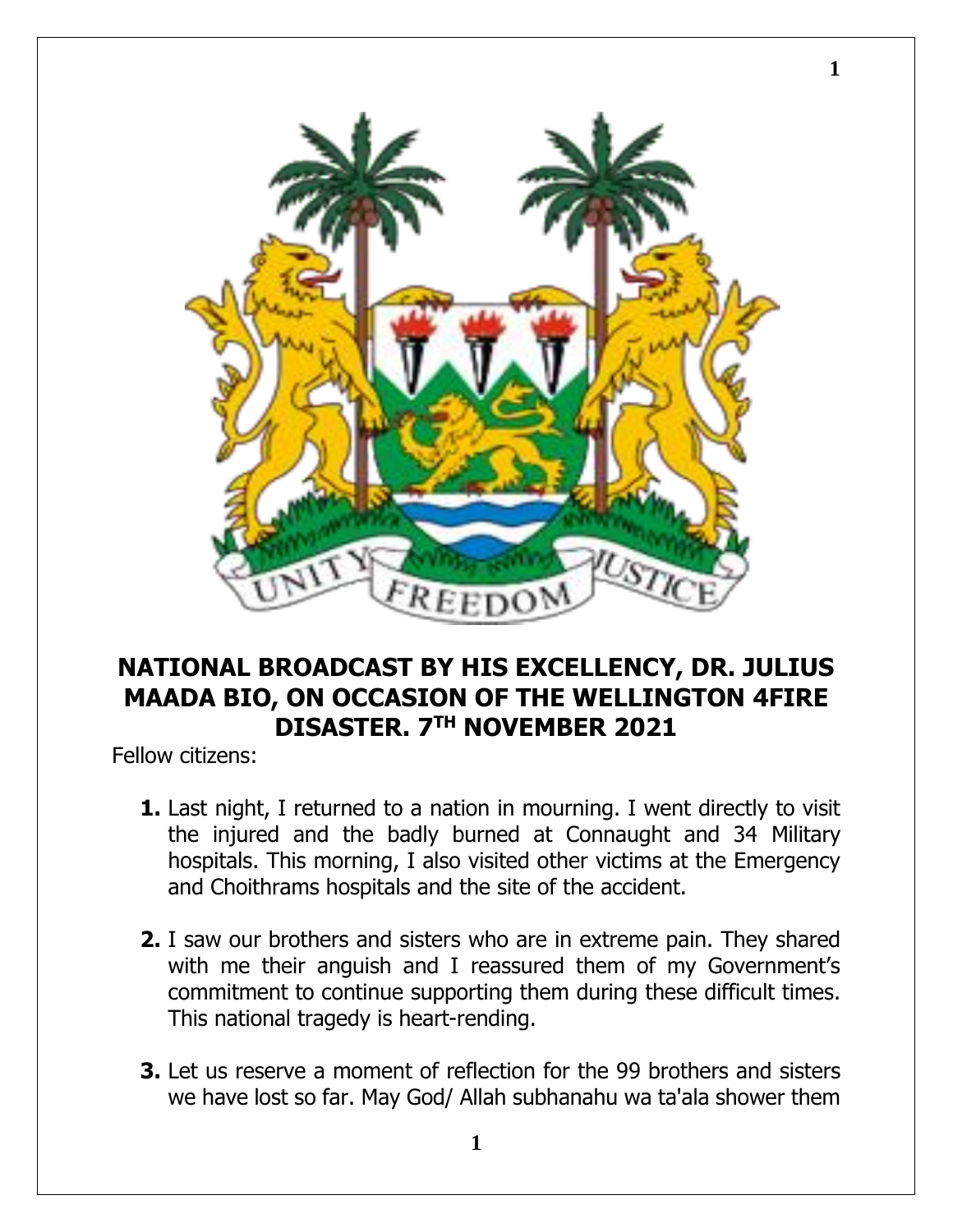with His divine mercies. May He comfort grieving families and loved ones and heal the injured. May God Almighty/ Allah subhanahu wa ta'ala strengthen us to endure the pain of this catastrophe. We are all, indeed, deeply saddened as a nation.

- **4.** On behalf of all citizens of our beloved nation, I thank our healthcare workers who have worked tirelessly around the clock to care for the injured. We thank you for your selfless service to our fellow citizens of this great nation.
- **5.** Let me also thank the Honourable Vice President, cabinet ministers, the National Disaster Management Agency, the security forces, first responders, community leaders, and every citizen who has worked tirelessly to provide an effective and coordinated response to this tragedy.
- **6.** I thank Sierra Leoneans at home and abroad for your comforting messages and solidarity during these challenging times. This catastrophe has touched everyone. Your prayers and words of consolation are truly invaluable.
- **7.** I also thank foreign leaders and well-wishers who have condoled with us. Especially, I thank the World Health Organisation that is airlifting 6.6 tonnes of emergency medical supplies as their initial response to the severe burn cases.
- **8.** Moments like these bring us closer as a nation just as they have in the past. We will endure, pull through and persist as a nation.
- **9.** In solemn tribute to the faithful departed, I now declare three days of national mourning commencing Monday 08<sup>th</sup> to Wednesday 10<sup>th</sup> November 2021 throughout the Republic of Sierra Leone. Flags shall be flown at half-mast. Prayers shall be said for the deceased and the injured throughout Sierra Leone on Friday 12<sup>th</sup> November and Sunday 14<sup>th</sup> November respectively.
- **10.** The Ministry of Health and Sanitation will scale up responses and provide the best medical and psycho-social care for victims and their